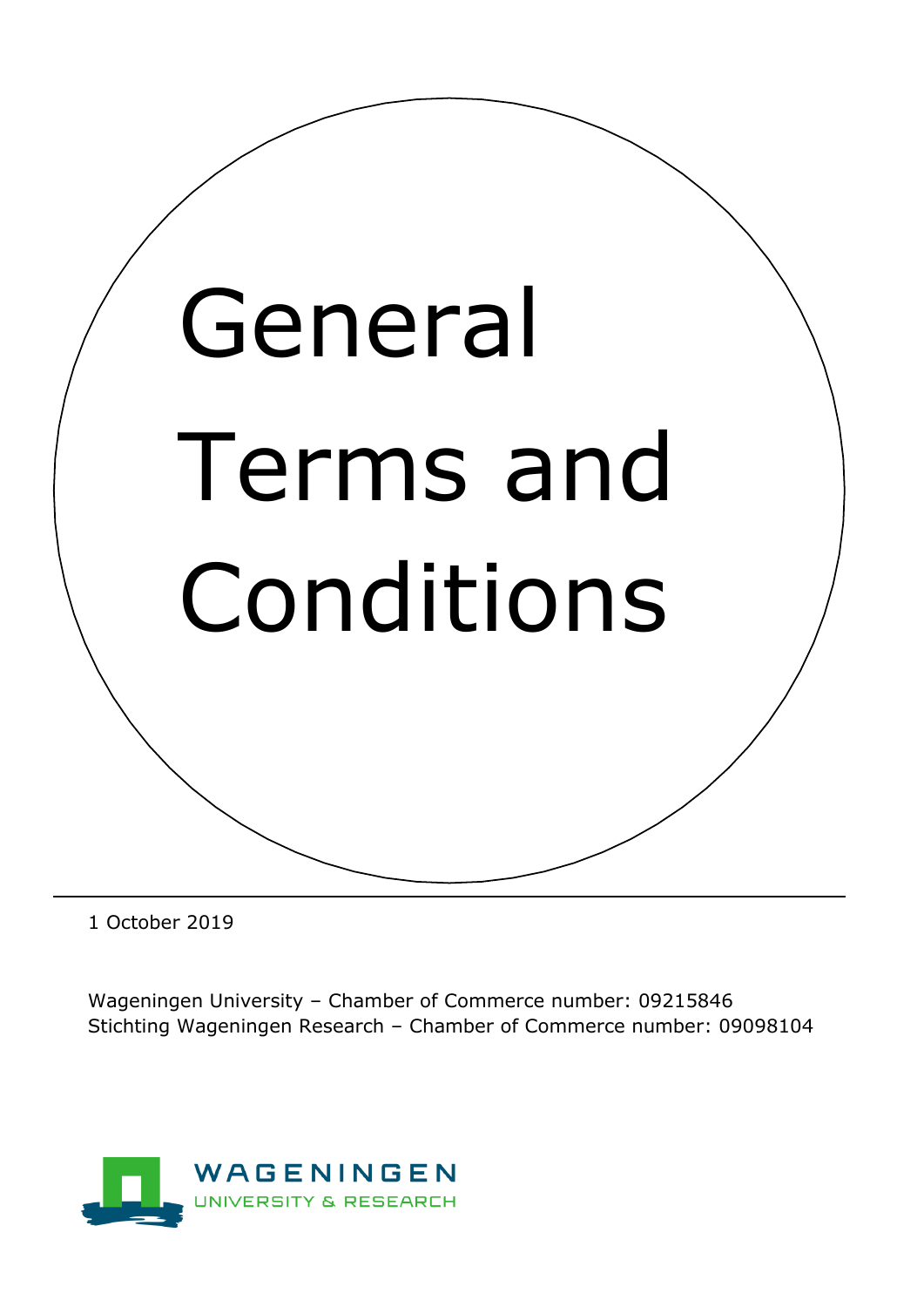**These General Terms and Conditions have been adopted by Wageningen University and Stichting Wageningen Research and have been filed with the Chamber of Commerce for Central Gelderland in Arnhem, the Netherlands.**

**These General Terms and Conditions apply to research and other assignments given to WUR, to the express exclusion of the client's general terms and conditions, however named.**

# **Article 1** Definitions

**Background Knowledge**: any technical information, including data, materials, tools, software, algorithms, knowledge, models, methods, processes and techniques (as well as any intellectual property rights pertaining thereto) to which client or WUR were entitled before the agreement commenced and any such information generated thereafter by the client or WUR outside the scope of the Work.

**Netherlands Code of Conduct for Research Integrity**:

the principles of this code are leading in the case of (research) assignments. Standard 12.b under chapter 3.2 of this code, and, consequently, standard 10.b under chapter 5.4 of this code will be left unapplied by WUR.

**Confidential Information**: any Background Knowledge, the Quotation, the Project Plan, business information (including legal, financial and commercial information) and personal data which the receiving party has received from the disclosing party in connection with the agreement and (1) which is designated by the disclosing party as confidential or (2) which the receiving party reasonably can know or should know is confidential.

**Project Plan**: description of the Work to be performed by WUR, including any modifications thereof agreed on later by the client and WUR.

**Quotation**: the offer by WUR to the client to perform Work for a certain price.

**Report**: a written or electronic document providing a description of the Work performed and the Results.

**Results**: the data, materials, tools, software, algorithms, knowledge, models, methods, processes and techniques resulting from the Work, excluding Background Knowledge.

**Work**: work to be performed by or for WUR and/or work of a tangible nature to be created based on a Project Plan agreed on by the client and WUR.

**WUR**: Wageningen University & Research, a partnership between the legal entities Wageningen University and Stichting Wageningen Research.

For purposes of these General Terms and Conditions, 'WUR' will mean the department(s) and/or research institute(s) indicated in the Quotation.

Wageningen University includes the following departments:

- Agrotechnology and Food Sciences;
- Animal Sciences;
- Social Sciences;
- Environmental Sciences;
- Plant Sciences.

Stichting Wageningen Research includes the following research institutes:

- Wageningen Economic Research;
- Wageningen Environmental Research;
- Wageningen Food and Biobased Research;
- Wageningen Livestock Research;
- Wageningen Plant Research;
- Centre for Development Innovation;
- Wageningen Food Safety Research;
- Wageningen Bioveterinary Research;
- Wageningen Marine Research.

# **Article 2** Conclusion and content of the agreement

#### **2.1**

The agreement between the client and WUR will be concluded through acceptance of the Quotation by the client, either in writing or electronically, within the period stated in the Quotation. The agreement will take effect on the start date mentioned in the Quotation and, in the absence thereof, on the date on which WUR received the acceptance. If, with the client's consent, WUR has started performing the Work, the content of the Quotation will be regarded as agreed on, and the start date for the Work will be considered the start date for the Quotation.

#### **2.2**

The agreement will be carried out in accordance with the Quotation and the Project Plan.

#### **2.3**

Conducting investigations into the existence of third-party patent rights or the patenting options will not constitute part of the agreement. If conducting investigations as referred to above has expressly been agreed on in writing, WUR will not in any way assume liability for the content and results of these.

## **Article 3** Performance of the Agreement

#### **3.1**

In performing the agreement, WUR will aim to achieve a Result that is useful for the client (reasonable efforts obligations). The Project Plan will be drawn up and the Work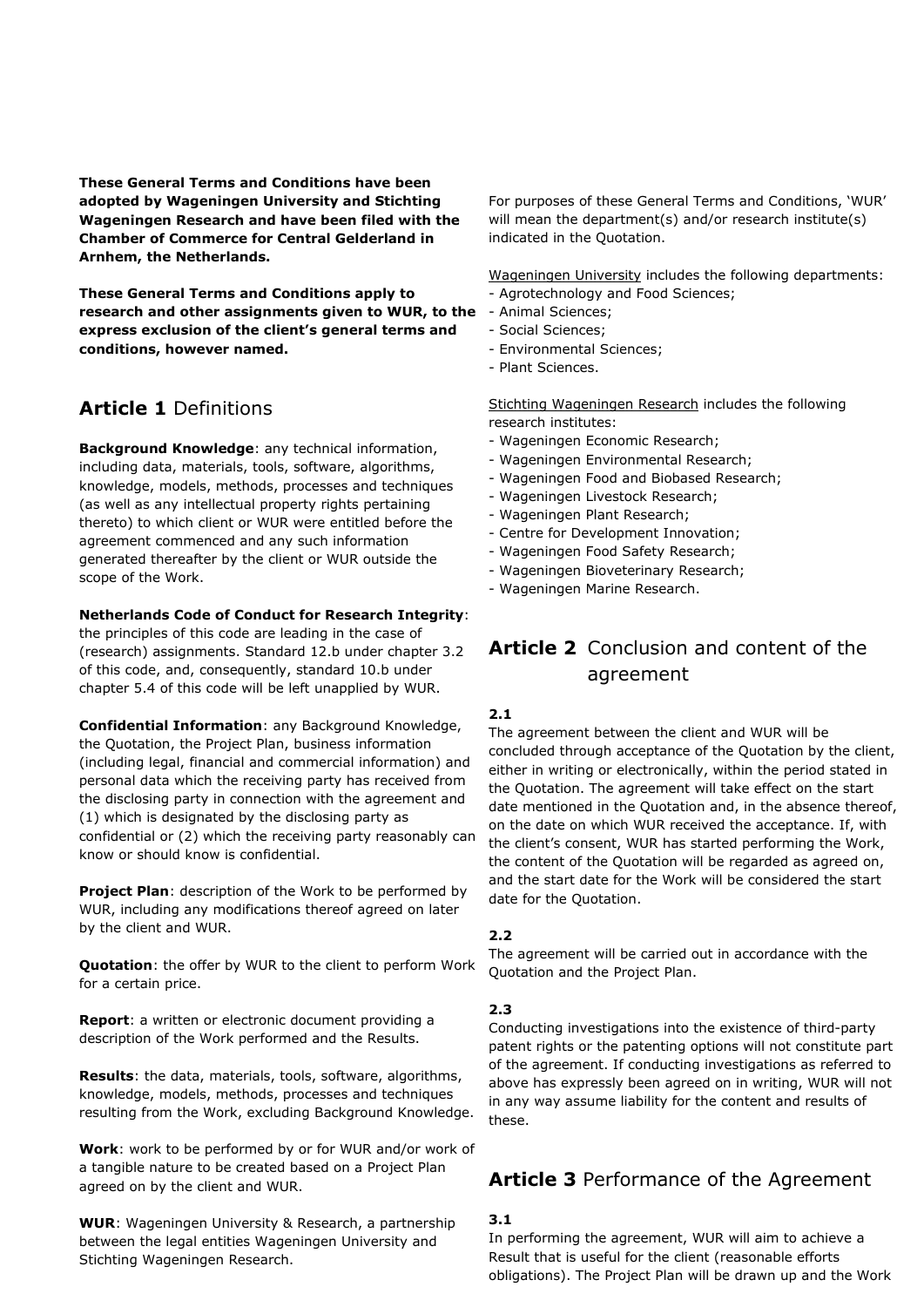will be performed within the frameworks of the Netherlands Code of Conduct for Research Integrity, which describes general principles of good scientific practice. Results and conclusions may not be influenced by clients' interests or wishes.

## **3.2**

Any periods indicated in the Quotation or Project Plan will be estimates. WUR will not be in default through the mere lapse of a period. If WUR anticipates that a period may substantially be exceeded, WUR will notify and consult with the client.

## **3.3**

WUR is not obliged to commence or continue the Work until all information, data, materials, equipment or other items to be provided by the client to WUR have actually been furnished to WUR in the agreed form, quantities and/or quality. Delays in furnishing the aforementioned items will entitle WUR to set a revised schedule, as well as to pass on to the client the costs incurred due to waiting periods.

## **3.4**

WUR may replace employees performing the Work with other employees. WUR may engage third parties to perform (part of) the agreement (under WUR's responsibility.

#### **3.5**

The client and WUR will inform each other of details which become apparent while performing the agreement or during the performance of the agreement, and which in all reasonableness are expected to be relevant to the other party.

## **3.6**

If the Work relates to materials provided by the client, the client will be responsible for the selection, representativeness, designations of codes and brand or product names, identification, date of sampling and other relevant information regarding the materials to be researched.

## **3.7**

If reasonably possible, WUR will keep materials (or the remnants thereof) which are furnished to WUR in connection with the performance of the agreement for two weeks after the date on which the Results in that respect were reported or delivered to the client. If the client has not arranged to pick up the aforementioned materials or have them sent back within this period, WUR may take appropriate measures at the client's expense.

## **Article 4** Reporting

#### **4.1**

WUR will report to the client on the progress of the Work in accordance with the Quotation or Project Plan. If not

agreed otherwise, the reporting will occur in writing or electronically.

#### **4.2**

Results and Reports will be deemed to have been accepted by the Client if WUR has not received written objections within four (4) weeks after they were sent.

# **Article 5** Price and payment

## **5.1**

Any amounts mentioned by WUR in the Quotation or Project Plan will be in euros, and exclusive of turnover tax and other taxes and levies.

## **5.2**

Unless agreed otherwise in the Quotation, the amount mentioned in the Quotation will be a fixed price. WUR may index the costs of the portion of the Work not yet performed each January 1<sup>st</sup> in accordance with the annual adjustment of the rates applicable at WUR.

The costs for additional work may only be charged on to the client if the client has agreed to this in writing or electronically beforehand.

## **5.3**

WUR will invoice the price in conformity with the schedule included in the Quotation. In the absence of such schedule, WUR may demand pre-payment and/or issue interim invoices. Invoices must be paid by the client within thirty (30) days of the invoice date.

## **5.4**

If an invoice has not been paid within thirty (30) days of the invoice date in conformity with Article 5.3, WUR may increase the invoice amount by contractual default interest of one percent (1%) per month or portion thereof. WUR may charge the collection costs to the client as well.

## **5.5**

Rights will be granted or transferred to the client under the suspensive condition that the client has fully paid to WUR all amounts owed in connection with the agreement.

# **Article 6** Confidential Information

#### **6.1**

The receiving party must treat the Confidential Information as confidential, keep it secret and not use it for any other purpose than performing the agreement. In performing the agreement, WUR may disclose Confidential Information to other departments and research institutes of WUR under the same conditions as referred to in this Article 6.

## **6.2**

The obligations in Article 6.1 will not apply to Confidential Information as to which the receiving party can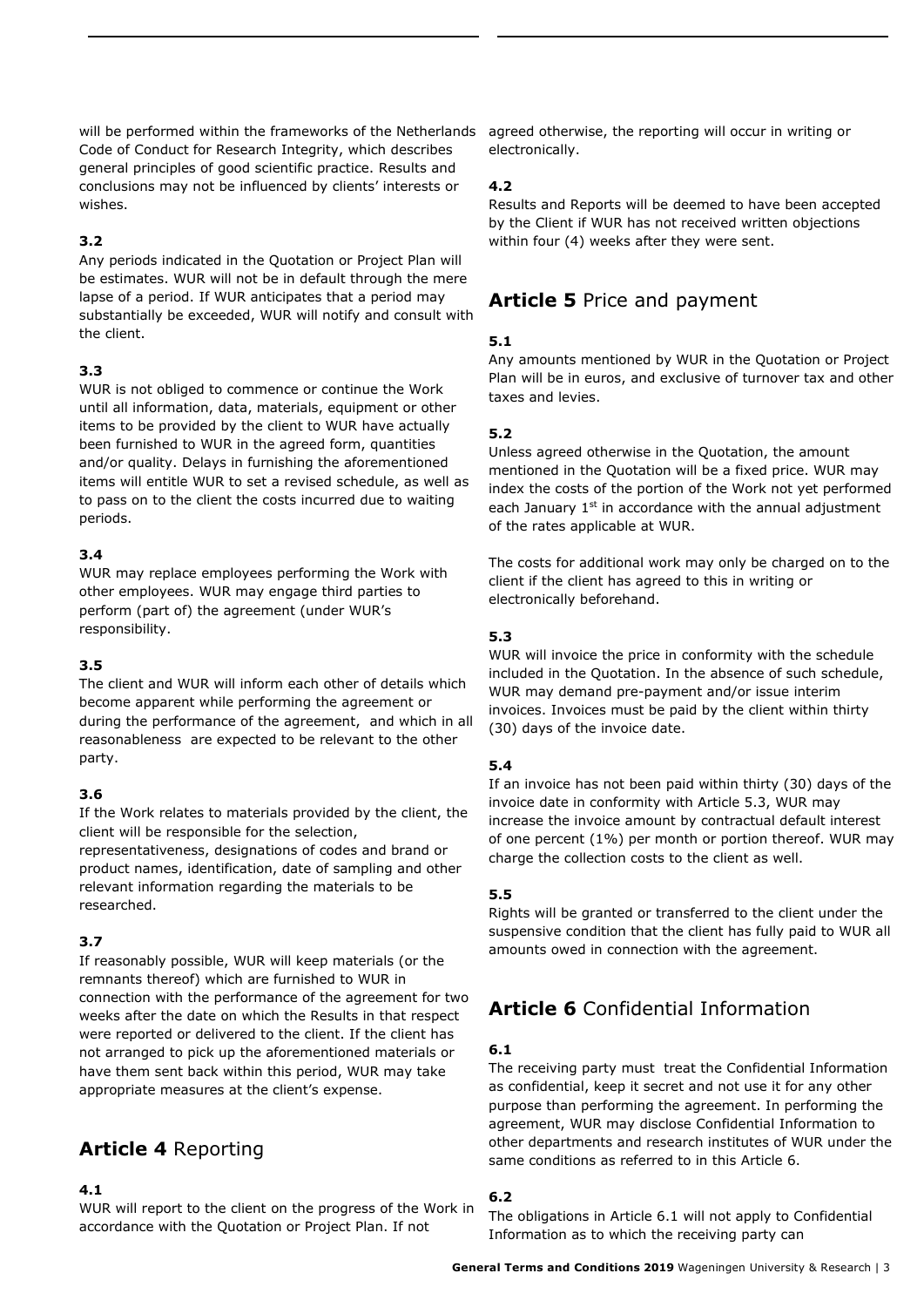#### demonstrate:

- was already in the public domain at the time it was furnished or, has become public thereafter through no fault on the part of the receiving party;
- was already in receiving party's possession at the time it was furnished to it;
- was obtained from a third party not under any obligation of confidentiality and, to the best of recipient's knowledge, did not originate from the disclosing party;
- was obtained from its own research, without the Confidential Information received having been used in any way.

#### **6.3**

The obligations arising from Article 6.1 will not apply if and insofar as they are inconsistent with WUR's statutory duties and obligations or WUR foresees a serious threat to people, property, the environment or public health in in that respect. In these instances, WUR will, if possible, consult with the client before disclosing the Confidential Information.

#### **6.4**

The receiving party may disclose the Confidential Information if and insofar as it is required to do so under the law or an order by a judicial body, administrative body or a government institution. In such case, the receiving party will immediately inform the disclosing party of this, so the disclosing party will have the opportunity to intervene and possibly prevent disclosure.

#### **6.5**

Results will be considered WUR's Confidential Information and must therefore be treated by the client in conformity with this Article 6.

#### **6.6**

The obligations concerning Confidential Information will continue to apply for five (5) years after the agreement ends.

# **Article 7** Background Knowledge and

## Results

## **7.1**

WUR and the client will each remain entitled to their Background Knowledge. Except for purposes of performing the Work, the parties do not grant each other any rights to use the Background Knowledge.

## **7.2**

WUR will be entitled to any improvements or modifications to WUR's Background Knowledge, unless such an improvement or modification is the express purpose of the Work.

#### **7.3**

WUR will hold the rights to the Results and will be solely

entitled to the intellectual property rights to these Results (and will have the exclusive right to apply for such rights). The client will provide any necessary cooperation to WUR with respect to filing an application for an intellectual property right.

#### **7.4**

Within the scope of the Work described in the Quotation and/or Project Plan, the client will receive a nontransferable, non-sub-licensable and non-exclusive right to use the Results, as well as the right to reproduce Reports and other documents in its entirety and solely for internal use.

## **7.5**

WUR will always retain the right to use the Results for internal research purposes and teaching.

## **Article 8** Publication

## **8.1**

Subject to the provisions in Article 6, WUR may publish the Results. During the term of the Work, WUR will submit a proposed publication of the Results to the client in writing.

If WUR has not received a written response from the client within thirty (30) days after written notice of the proposed publication to the client, the client will be deemed to have consented to the proposed publication.

A substantiated written request by the client to postpone publication will be granted if the proposed publication of the Results also includes client's Confidential Information. WUR will delete the Confidential Information from the proposed publication in that case. Publication will be permissible afterwards.

## **8.2**

The client may not publish a Report or Result issued by WUR (or cause this to be published) in whole or in part without WUR's prior written permission. 'Publication' will also include providing Reports or Results to third parties for inspection, use for judicial proceedings, advertising and canvassing in a more general sense.

#### **8.3**

The parties may not use each other's name or logos in any connection whatsoever, with the exception of WUR's right to state, in publishing the Results, the name of the client as the party financing the research.

## **Article 9** Liability

## **9.1**

WUR's total liability ensuing from or relating to the agreement will be limited to at most the amounts paid by the client to WUR in connection with the Work.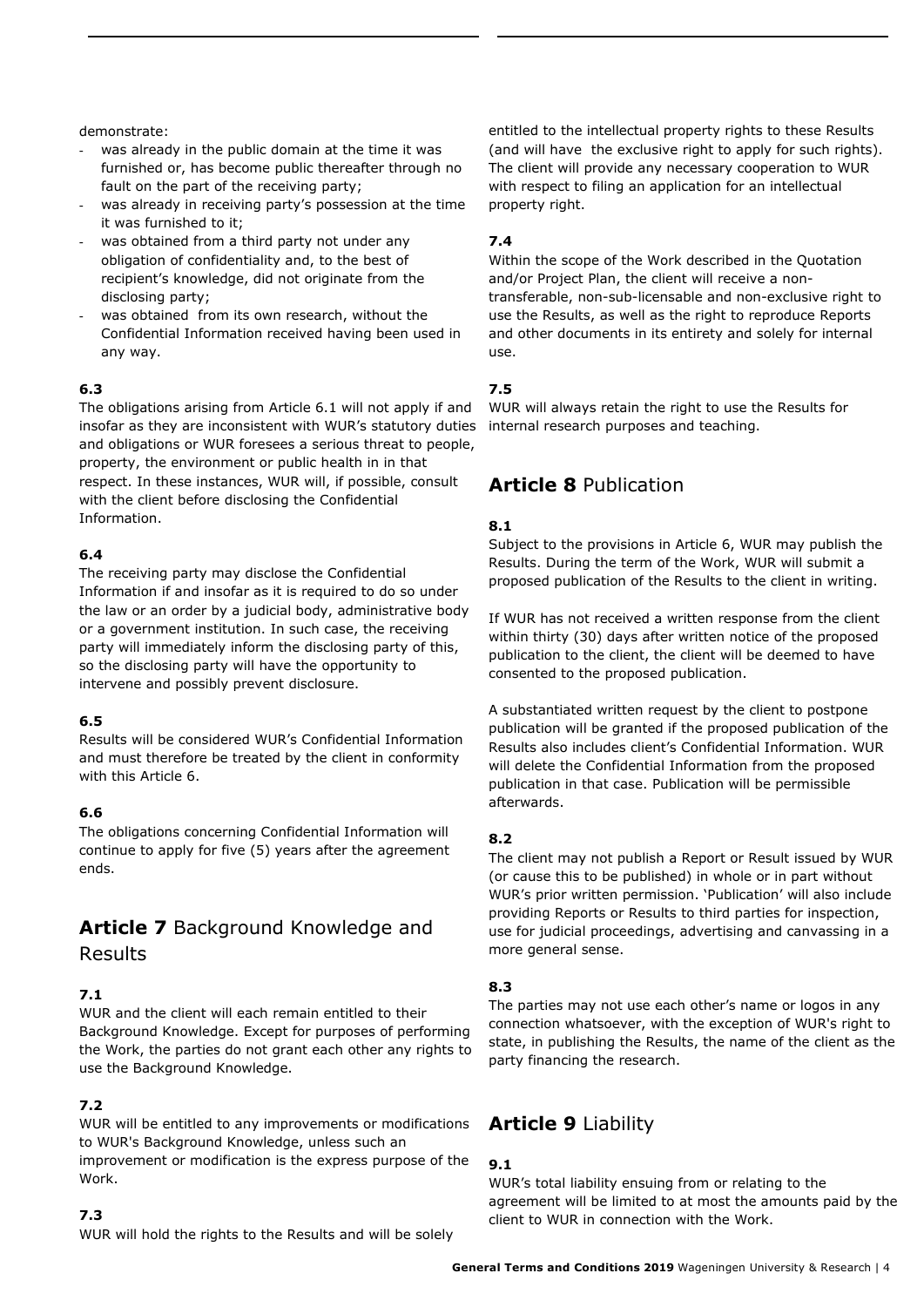### **9.2**

WUR will not be liable for loss or damages that the client suffers on account of the client's use of the Results or on account of negative publicity, nor will WUR be liable for lost turnover, lost profits, reputational damage, or the loss of data and/or materials.

#### **9.3**

The foregoing liability limitations will not apply if and insofar as liability was caused by wilful misconduct or deliberate recklessness on WUR's part.

#### **9.4**

WUR will not assume any liability for loss or damages resulting from defects in items supplied to WUR, such as software, which WUR re-supplies to the client, unless and insofar as WUR can recover this damage from its supplier.

#### **9.5**

Any claim against employees or persons engaged by WUR will be precluded. Employees and persons engaged by WUR may always invoke this third-party clause stipulated for their benefit.

#### **9.6**

The client will indemnify WUR against third-party claims relating in any way to the Work performed by WUR for the client or ensuing from the use of the Results. The client will indemnify WUR against third-party claims ensuing from the use of items or data that the client has provided to WUR in performing the agreement.

## **Article 10** Force majeure

If WUR or the client cannot fulfil its contractual obligations due to a situation of force majeure, the party concerned may suspend its obligations while this situation exists, provided the other party has explicitly been informed in writing immediately after the situation arises. 'Force majeure' will refer to situations which impede performance of the agreement, which are not the fault of the party experiencing the force majeure situation, and for which this party is not liable pursuant to the law, legal acts or generally accepted standards, including, but not limited to, the absence of personnel because of illness and the loss of animals or plants used in performing the agreement.

## **Article 11** Termination

## **11.1**

If a party breaches an obligation ensuing from the agreement and performance has not become permanently impossible, the other party will offer the breaching party a reasonable period for correction through written notice to the breaching party. If the breaching party is in default, the other party may – without prejudice to the right to compensation – immediately rescind the agreement through a registered letter, unless the breach, in light of its

special nature or minor significance, does not justify rescission with its consequences. If the agreement has duly been rescinded, any claims of the rescinding party against the breaching party will become immediately due and payable.

## **11.2**

The parties will only be entitled to terminate the agreement immediately through a written letter in the following instances:

- a. if the other party is declared insolvent or is granted a suspension of payments, or a request to that effect has been filed;
- b. if the other party's business is liquidated or shut down;
- c. if a situation of force majeure as stated in Article 10 is present, and this situation has lasted longer than ninety (90) days.

## **11.3**

In the event of interim or other termination or rescission of the agreement, the parties will still be bound by Articles 1, 2.3, 6, 7, 8, 9 and 11.3 of these General Terms and Conditions, all of this – if applicable – for the period stated in the relevant article.

## **Article 12** Miscellaneous

## **12.1**

Any claims by the client for compensation will lapse twelve (12) months after the Work to which these claims pertain was performed.

## **12.2**

Changes to these General Terms and Conditions or the Quotation (including additional work) will only be valid if they have been agreed on by the parties in writing or electronically.

## **12.3**

If it turns out that a party cannot invoke one or more provisions of these General Terms and Conditions at law, the agreement and the terms and conditions applicable to it will otherwise remain in force. If the situation described above occurs, the aforementioned provision will be replaced with a provision that, in terms of the substance, approximates the object and effect of the provision replaced as much as possible.

#### **12.4**

The client may not transfer the rights and obligations under this agreement to a third party without WUR's prior written permission, which permission will not unreasonably be withheld. WUR may transfer the agreement to any legal successors. A transfer will not affect the confidentiality obligations agreed on by the parties.

#### **12.5**

If different documents are inconsistent with one another, the following order of priority will apply: (1) Quotation; (2)